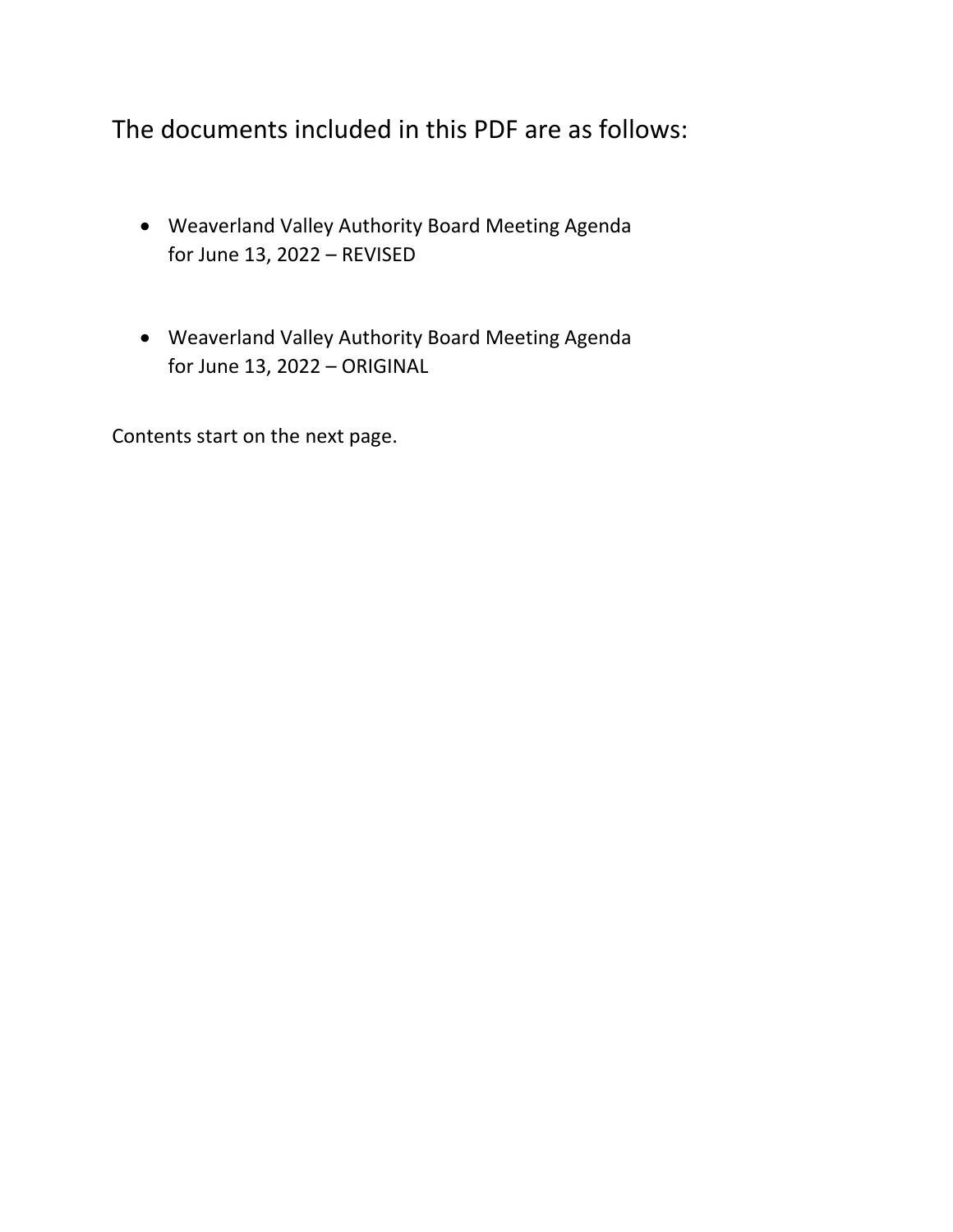# *WEAVERLAND VALLEY AUTHORITY*

4610 Division Highway East Earl, PA 17519 (717) 354-5593

## BOARD MEETING AGENDA

**June 13, 2022**

## REVISED

## 1. **OPEN MEETING**

- A. **Minutes approval (May 9th)**
- B. **Public Comment** (public comment otherwise at time of each agenda item)
- \* a. Provided compensation to Mike Geng (mowing) for additional work

## 2. **REPORTS OF COMMITTEES & OTHERS**

#### A. **Correspondence**

Action Items:

- a. Penalty Waiver Request Arden, 97 Grayson Ave., East Earl
- B. **Administrative Report**—*Denise Bensing*
- C. **Financial Report**—*Denise Bensing*

Action Items:

- a. Approval of Financial Report and pay the bills
- b. Approve WWTF & System Project Payment Requisition
- D. **Engineer's Report**—*Becker Engineering*

Action Items:

- a. Use of PVC lined precast concrete structures in addition to HDPE lining system
- b. Elimination of the Frogtown Rd. pump station
- c. Approve Contract 1 Payment Application 1 to Pact Two, LLC in the amount of \$200,000
- d. Authorize submission of the application to PennVEST
- E. **Solicitor's Report**—*Frank Mincarelli*
- F. **Operations Report**—*Bruce Crabb*
- G. **Day-to-Day Committee Report** *Harold Kilhefner*
- \* a. Hire a seasonal employee for the operations staff

## 3. **NEW BUSINESS**

- A. Potential In-home Business 335 Broad St. Action Items:
	- a. Additional Capacity?

## 4. **OLD BUSINESS**

A. **Sunset Ave. Line Replacement** (Water)

## 5. **ADJOURN**

**\*** added to the agenda